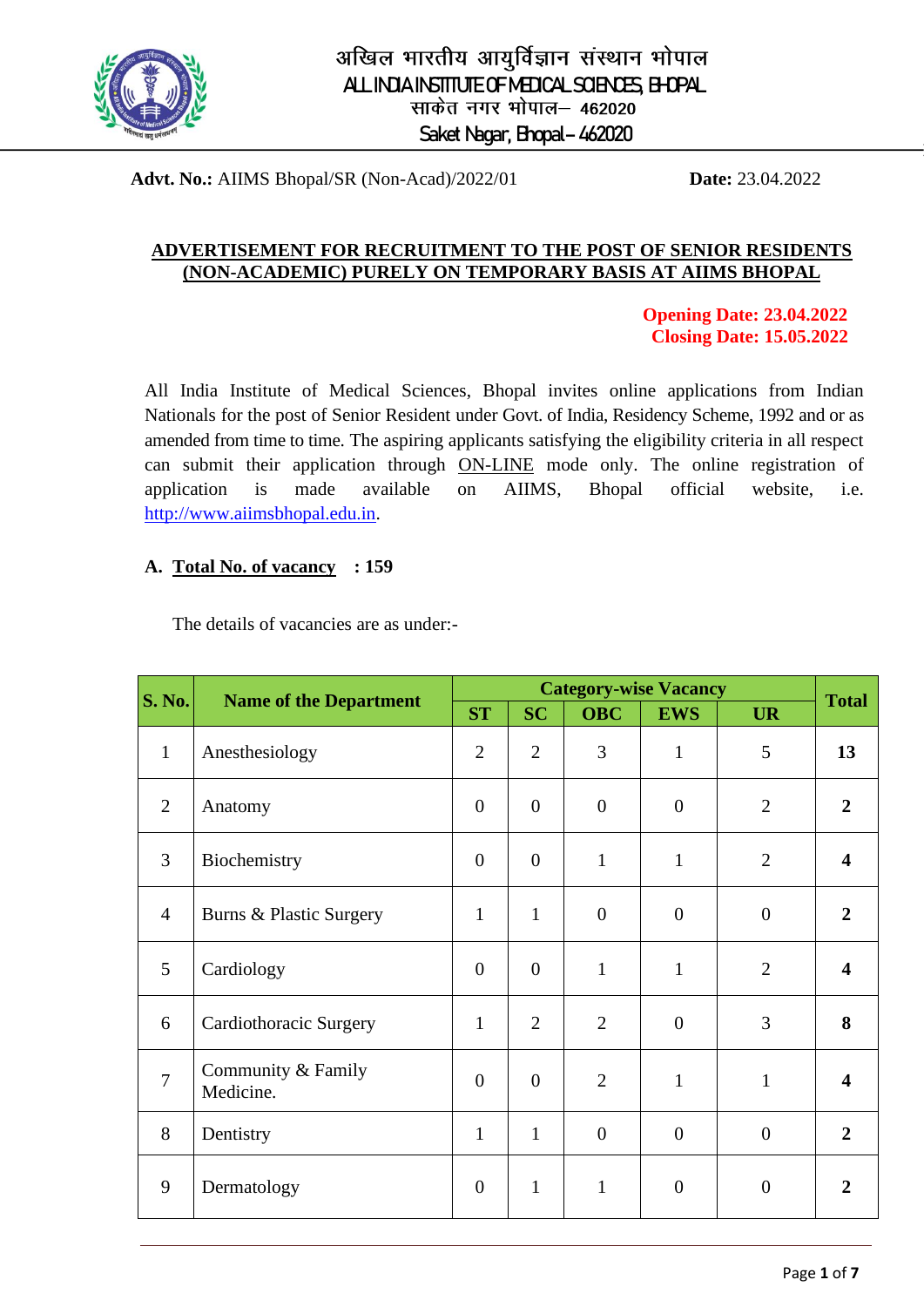| S.<br>N <sub>0</sub> | <b>Name of the Department</b>         | <b>Category-wise Vacancy</b> |                  |                  |                  |                  |                         |
|----------------------|---------------------------------------|------------------------------|------------------|------------------|------------------|------------------|-------------------------|
|                      |                                       | <b>ST</b>                    | <b>SC</b>        | <b>OBC</b>       | <b>EWS</b>       | <b>UR</b>        | <b>Total</b>            |
| 10                   | Endocrinology & Metabolism            | $\overline{0}$               | $\mathbf{0}$     | $\mathbf{1}$     | $\overline{0}$   | $\overline{2}$   | $\overline{\mathbf{3}}$ |
| 11                   | Forensic Medicine &<br>Toxicology     | $\theta$                     | $\mathbf{1}$     | $\mathbf{1}$     | $\boldsymbol{0}$ | $\boldsymbol{0}$ | $\boldsymbol{2}$        |
| 12                   | General Medicine                      | $\overline{2}$               | $\overline{2}$   | $\overline{2}$   | $\mathbf{1}$     | $\overline{2}$   | $\boldsymbol{9}$        |
| 13                   | <b>General Surgery</b>                | $\boldsymbol{0}$             | $\overline{0}$   | $\overline{2}$   | $\mathbf{1}$     | $\overline{2}$   | 5                       |
| 14                   | Medical Oncology/<br>Haematology*     | $\theta$                     | $\mathbf{1}$     | $\overline{2}$   | $\overline{0}$   | 3                | 6                       |
| 15                   | Microbiology                          | $\boldsymbol{0}$             | $\mathbf{1}$     | $\mathbf{1}$     | $\overline{0}$   | $\overline{2}$   | 4                       |
| 16                   | Neonatology                           | $\theta$                     | $\overline{0}$   | $\mathbf{1}$     | $\mathbf{1}$     | $\overline{4}$   | 6                       |
| 17                   | Nephrology                            | $\theta$                     | $\mathbf{1}$     | $\mathbf{1}$     | $\overline{0}$   | $\mathbf{0}$     | $\overline{2}$          |
| 18                   | Neurology                             | $\mathbf{1}$                 | $\overline{0}$   | $\mathbf{0}$     | $\overline{0}$   | $\mathbf{1}$     | $\boldsymbol{2}$        |
| 19                   | Neurosurgery                          | $\overline{0}$               | $\mathbf{1}$     | $\mathbf{1}$     | $\overline{0}$   | $\mathbf{1}$     | $\overline{\mathbf{3}}$ |
| 20                   | Nuclear Medicine                      | $\overline{0}$               | $\overline{0}$   | $\mathbf{1}$     | $\overline{0}$   | $\overline{2}$   | $\overline{\mathbf{3}}$ |
| 21                   | Obstetrics & Gynaecology              | $\boldsymbol{0}$             | $\overline{0}$   | $\boldsymbol{0}$ | $\boldsymbol{0}$ | $\mathbf{1}$     | $\mathbf{1}$            |
| 22                   | Orthopaedics                          | $\mathbf{1}$                 | $\overline{2}$   | 3                | $\boldsymbol{0}$ | $\overline{4}$   | 10                      |
| 23                   | Paediatric Surgery                    | $\boldsymbol{0}$             | $\overline{0}$   | $\mathbf{1}$     | $\mathbf{1}$     | $\overline{2}$   | $\overline{\mathbf{4}}$ |
| 24                   | Paediatrics                           | $\boldsymbol{0}$             | $\boldsymbol{0}$ | $\overline{2}$   | $\mathbf{1}$     | $\overline{2}$   | 5                       |
| 25                   | Pathology & Lab. Medicine.            | $\mathbf{1}$                 | $\mathbf{1}$     | $\mathbf{2}$     | $\mathbf{1}$     | $\boldsymbol{0}$ | 5                       |
| 26                   | Pharmacology                          | $\boldsymbol{0}$             | $\boldsymbol{0}$ | $\boldsymbol{0}$ | $\boldsymbol{0}$ | $\mathbf{1}$     | $\mathbf{1}$            |
| 27                   | Physical Medicine &<br>Rehabilitation | $\boldsymbol{0}$             | $\boldsymbol{0}$ | $\boldsymbol{0}$ | $\boldsymbol{0}$ | $\overline{2}$   | $\overline{2}$          |
| 28                   | Physiology                            | $\boldsymbol{0}$             | $\mathbf{1}$     | $\mathbf{1}$     | $\boldsymbol{0}$ | $\boldsymbol{0}$ | $\boldsymbol{2}$        |
| 29                   | Pulmonary Medicine                    | $\boldsymbol{0}$             | $\boldsymbol{0}$ | $\boldsymbol{0}$ | $\boldsymbol{0}$ | $\overline{2}$   | $\boldsymbol{2}$        |
| 30                   | Radiodiagnosis                        | $\mathbf{1}$                 | $\mathbf{1}$     | 3                | $\mathbf{1}$     | 3                | $\boldsymbol{9}$        |
| 31                   | Radiotherapy                          | $\boldsymbol{0}$             | $\mathbf{1}$     | $\mathbf{1}$     | $\boldsymbol{0}$ | $\boldsymbol{0}$ | $\boldsymbol{2}$        |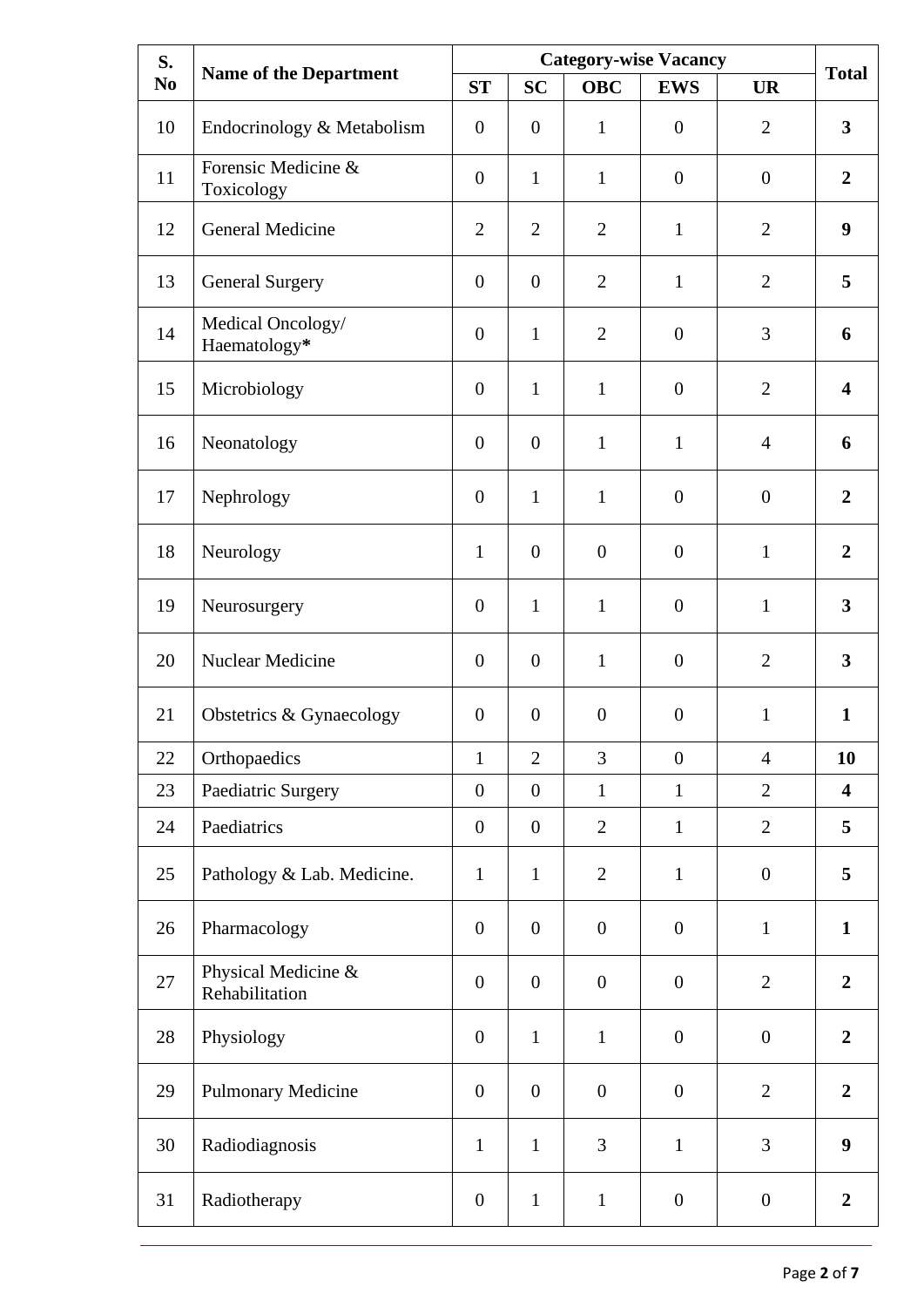| S.<br>N <sub>0</sub>       | <b>Name of the Department</b>                 |                             | <b>Total</b>     |                |                |                |                         |
|----------------------------|-----------------------------------------------|-----------------------------|------------------|----------------|----------------|----------------|-------------------------|
|                            |                                               | <b>ST</b>                   | <b>SC</b>        | <b>OBC</b>     | <b>EWS</b>     | <b>UR</b>      |                         |
| 32                         | <b>Surgical Gastroenterology</b>              | 1                           | $\overline{0}$   | $\mathbf{1}$   | $\overline{0}$ | $\overline{2}$ | $\overline{\mathbf{4}}$ |
| 33                         | <b>Surgical Oncology</b>                      | $\overline{0}$              | $\overline{0}$   | $\mathbf{1}$   | $\mathbf{1}$   | $\overline{2}$ | $\overline{\mathbf{4}}$ |
| 34                         | Transfusion Medicine & Blood<br><b>Bank</b>   | $\overline{0}$              | $\overline{0}$   | $\mathbf{1}$   | $\mathbf{1}$   | $\overline{2}$ | $\overline{\mathbf{4}}$ |
|                            |                                               | Trauma & Emergency Medicine |                  |                |                |                |                         |
| 35                         | Anesthesiology                                | $\overline{0}$              | $\boldsymbol{0}$ | $\overline{0}$ | $\overline{0}$ | $\overline{2}$ | $\overline{2}$          |
|                            | Dentistry (Oral and<br>maxillofacial surgery) | $\overline{0}$              | $\overline{0}$   | $\overline{0}$ | $\overline{0}$ | $\mathbf{1}$   | $\mathbf{1}$            |
|                            | <b>General Medicine</b>                       | $\overline{0}$              | 1                | $\mathbf{1}$   | $\mathbf{1}$   | $\overline{0}$ | 3                       |
|                            | <b>General Surgery</b>                        | $\overline{0}$              | $\overline{0}$   | 1              | $\overline{0}$ | $\overline{2}$ | $\overline{\mathbf{3}}$ |
|                            | Neurology                                     | $\overline{0}$              | $\overline{0}$   | $\overline{0}$ | $\overline{0}$ | $\mathbf{1}$   | $\mathbf{1}$            |
|                            | Neurosurgery                                  | $\boldsymbol{0}$            | $\overline{0}$   | $\mathbf{1}$   | $\overline{0}$ | $\overline{0}$ | $\mathbf{1}$            |
|                            | Orthopaedics                                  | $\mathbf{1}$                | $\mathbf{1}$     | $\overline{0}$ | $\mathbf{1}$   | $\overline{0}$ | $\overline{\mathbf{3}}$ |
|                            | Paediatrics                                   | $\overline{0}$              | $\overline{0}$   | $\mathbf{1}$   | $\overline{0}$ | $\theta$       | $\mathbf{1}$            |
| 36                         | Urology                                       | $\overline{0}$              | $\mathbf{1}$     | 1              | $\overline{0}$ | $\mathbf{1}$   | $\overline{\mathbf{3}}$ |
| <b>Total</b>               |                                               | 13                          | 23               | 44             | 15             | 64             | 159                     |
| **Including 6 post of PWBD |                                               |                             |                  |                |                |                |                         |

## **B. Essential Qualifications:**

- (i) A Postgraduate Medical Degree viz. MD/MS/DNB/MDS in respective disciplines recognized by NMC/DCI/Institute of National Importance.
- **(i)** Valid Registration with NMC/DCI/State Medical/Dental Council.

**\* For Medical Oncology/Haematology**: Post Graduate medical degree like, MD in Medicine, Paediatrics and Pathology from recognised University/Institute.

## **C. Pay Scale:**

Rs. 67,700/- (Level-11, Cell No. 01 as per 7th CPC) plus usual allowances including NPA as admissible under rule(s).

## **D. Tenure:**

The appointments for the posts of Senior Residents shall be for a maximum period of 3 years as per the Residency Scheme 1992, Ministry of Health and Family Welfare, Govt. of India.

The total duration cannot be beyond the tenure of 3 years as per Residency Scheme in any circumstances, including the duration of Residency services already rendered by the applicant. **The candidates who have already completed 3 years of Senior Residency will not be considered.**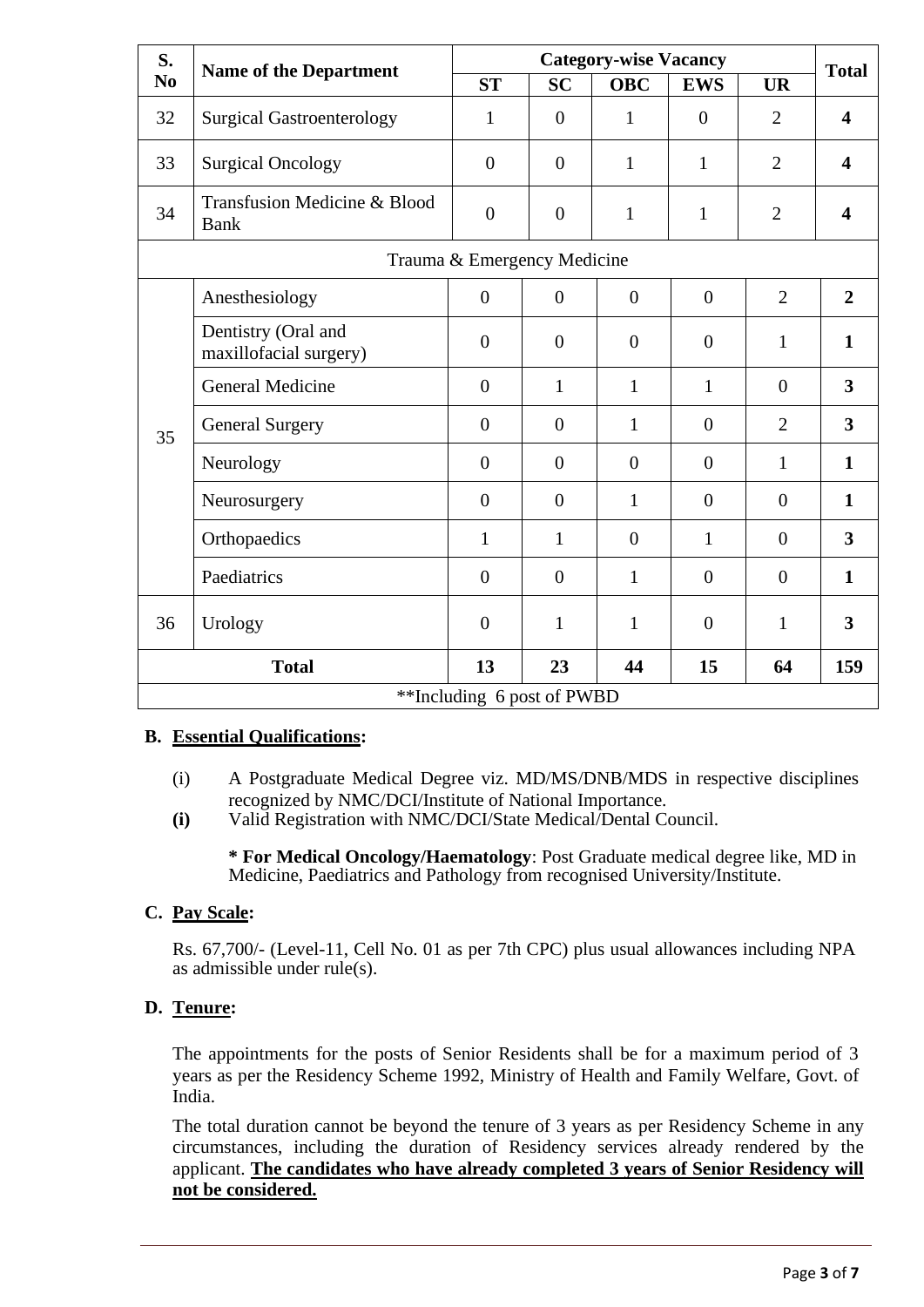**A candidate who has already rendered his/her services as Senior Resident** in any Institute/Hospital of Govt. / Public Sector Undertaking / Autonomous Bodies for a certain period, **the balance period will be considered for appointment at this Institute, in a manner that the total period of Senior Residency shall not exceed beyond 03 years.** 

# **E. Upper age limit:**

For eligibility to apply for the post(s) of Senior Resident, upper age limit will be 45 years as on the date of Interview.

The upper age limit is relaxable for OBC candidates (Central List) for maximum 03 years and SC/ST Candidates for maximum 05 years. In case of PWBD candidates (With benchmark disabilities), age relaxation is 10 years for General Category, 13 years for OBC Category (Central List) and 15 years for SC/ST category respectively.

# **F. Reservation:**

The reservation for SC/ST/OBC/EWS and PwBD candidates is as per Central Govt. rules/policy. The candidates availing benefit of reservation must attach copy of valid category certificate duly issued by the appropriate authority. The descriptions for certificate(s) to be furnished by the candidates are as under:-

- (i) The SC/ST candidate must attach category certificate as per the format *(Annexure-I).*
- (ii) OBC Candidates must attach certificate issued by the competent authority as per the format *(Annexure-II)* for Central Government jobs along with certificate that the candidate does not belong to Creamy Layer. *Date of issue of Certificate should not be earlier than one year on the date of Interview.*
- (iii) Reservation for Economically Weaker Sections (EWSs) shall be applicable as per Govt. of India policy vide Office Memorandum No. 36039/1/2019-Estt (Res) DoPT dated 19<sup>th</sup> January, 2019 and 31<sup>st</sup> January, 2019. EWSs Candidates must attach certificate issued by the competent authority in the form prescribed as per *Annexure-III.**Date of issue of Certificate should not be earlier than one year on the date of Interview.*

## (iv) **Criteria for Orthopaedic Physically Handicapped (PwD): OA & OL Category:**

- The candidate must possess a valid document certifying his/her physical disability is conforming to judgment of Supreme Court of India i.e.: "With the approval of the Ministry of Health & Family Welfare, Govt. of India vide letter no. 18018/2/2009- ME(P-1) dated 17.02.2009.
- Candidates with disability of lower limbs between 50% to 70% shall be considered and in case candidates are not available of such disability in the category, then the candidates with disability of lower limbs between 40% to 50% will also be considered, as per decision in the Writ Petition (Civil) 184/2005-Dr.Kumar Sourav Vs. UOI & others in the Supreme Court of India.
- The Medical Board issuing certificate shall conform to guidelines of Ministry of Social Welfare and Empowerment (Govt. of India).
- The disability certificate should be issued by a duly constituted and authorized Medical Board of the State or Central Govt. Hospitals/Institutions and countersigned by Medical Superintendent / CMO /Head of Hospital / Institution.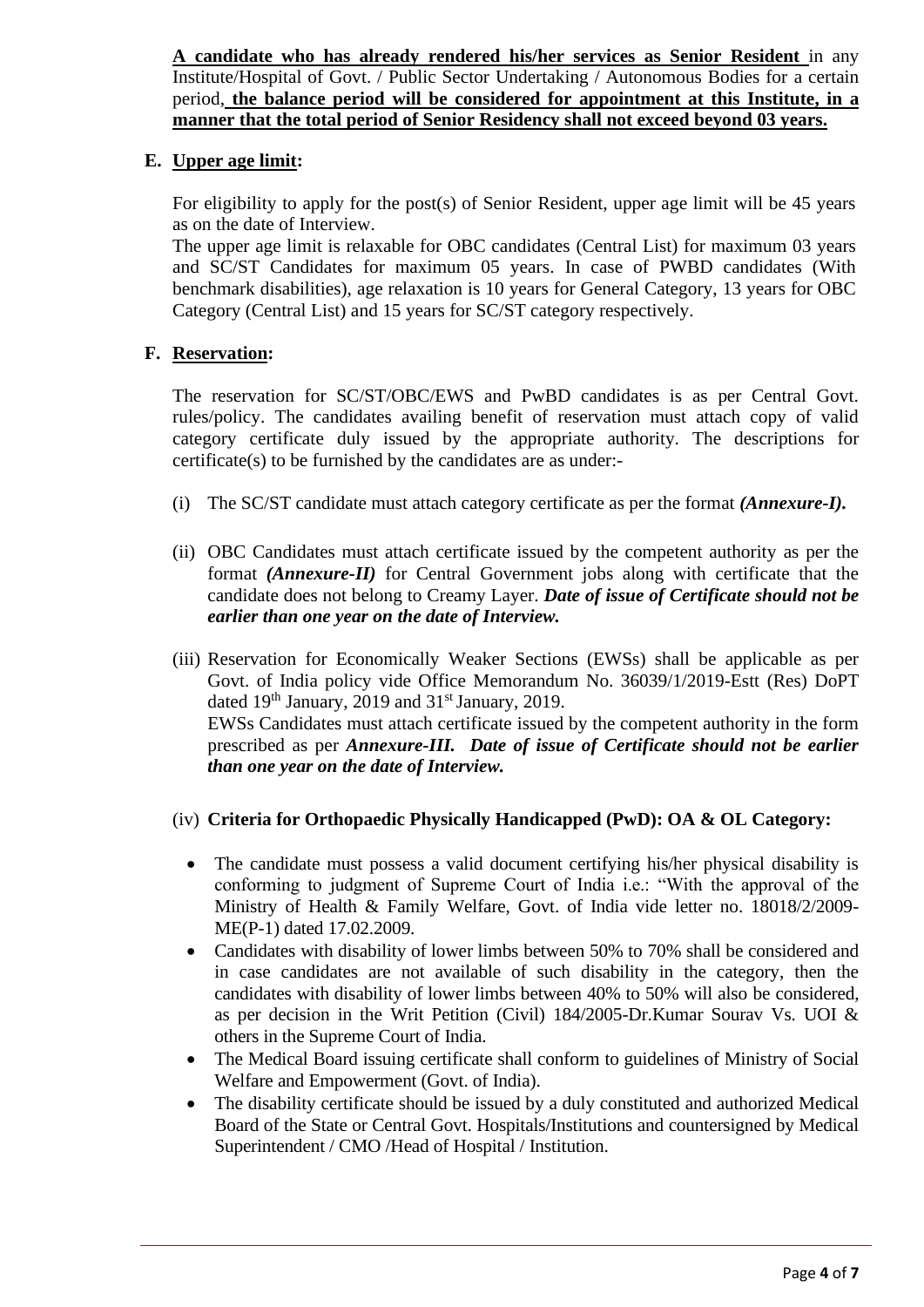# **G.Mode of Selection/ Selection Procedure:**

Written Test/Interview or both, as per the decision of the Institute authority.

*If there are more than 20 candidates for any particular post (s), then written exam would be conducted. 15 top merit candidates for each post would be shortlisted for interview. The marks obtained by the candidates in written examination will be qualifying in nature for short-listing the candidates for Interview only. The selection would be made on the basis of performance of the candidates in interview alone.*

#### **H.Schedule of Written Test/Interview:**

To be uploaded on the website of the Institute.

## **I. Date/Time & Venue for selection process:**

The complete information will be uploaded on Institute website in due course. The written Test/Interview will be conducted at AIIMS Bhopal-462020 (MP).

## **J. Application Procedure**:

The candidates fulfilling the eligibility criteria may fill the ONLINE APPLICATION at AIIMS Bhopal website. ONLINE APPLICATION interface shall be opened from 10.00 AM on 23/04/2022 to 05:00 PM on 15/05/2022.

## **K.Application Fees:**

- Person with Benchmark disabilities (PwBD): Nil
- For General/OBC category: Rs. 1500/-
- For EWS /SC/ST/category: Rs. 1200/-
- Fees to be paid by Demand Draft only in favour of "**AIIMS Bhopal**"
- *Fee once remitted will not be refunded in any circumstance; therefore, candidates are advised to satisfy themselves before filling-up the application form, that they fulfil all eligibility criteria for the applied post(s).*
- If a candidate wishes to apply for more than one department, then separate application fee for each post is required to be submitted for every application.

## **L. Other Terms and Conditions:**

- (i) Candidates are advised to satisfy themselves while applying that they possess the minimum essential qualification(s) and experience (if any), laid down in the advertisement. The candidate should ensure they have requisite qualification(s) from recognised Board/University/Institute. Mere fulfilling the minimum qualifications or the eligibility criteria does not entitle an applicant to be considered for selection/appointment.
- (ii) Wherein any recruitment year any vacancy earmarked for EWS cannot be filled up due to non-availability of a suitable candidate belonging to EWS, such vacancies for that particular recruitment year shall not be carried forward to the next recruitment year as backlog.
- (iii) AIIMS, Bhopal reserves the right to vary the posts / cancel the advertisement at any point of time without prior notice or fill up less number of posts as advertised depending upon the institutional requirement.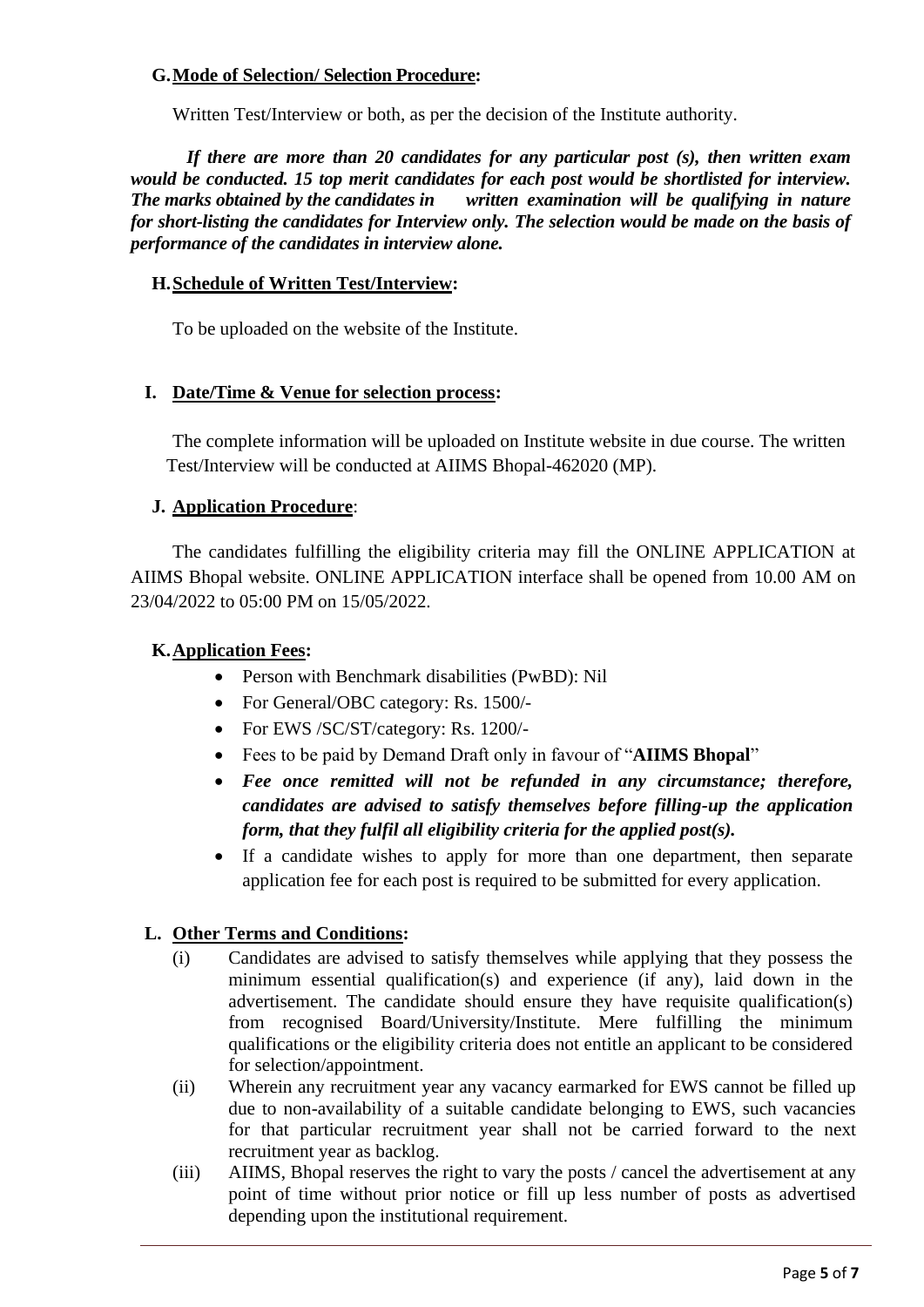- (iv) Eligibility of the candidate shall be considered as on the date of Interview.
- (v) Only those candidates, who have been declared passed in their qualifying degree exam and will be completing their course tenure on or before the date of Interview, will be eligible.
- (vi) In case of any inadvertent mistake in the process of selection, which may be detected at any stage even after issuing an appointment letter, the Institute reserves the right to modify/withdraw/cancel any communication made to the applicant in this regard. In case of any dispute/ambiguity that may occur in the process of selection, the decision of the Institute shall be final.
- (vii) No Objection Certificate (NOC) is compulsory for those candidates, who are working in Central/State Government / Semi Government/Autonomous Institutions/PSUs from their respective organization. The candidates who are in service in any Govt. Hospital/ Institutions are required to forward/submit their application through proper channel only. If it is brought to the notice of the Institute at any stage that the candidate had not submitted application through proper channel, then the candidature will stand cancelled and in case of selected candidate, services will be terminated immediately.

The candidates will not be permitted for Interview, if they fail to produce "No Objection Certificate" from their present employer at the time of Test/Interview.

- (viii) Inadequately filled / incomplete applications may be summarily rejected.
- (ix) Interviews will be held at AIIMS Bhopal. No TA/DA will be paid for appearing in the selection process.
- (x) The joining/appointment of the candidates will be purely temporary and need basis.
- (xi) Any vacancy arising because of non- joining by selected candidate(s) in this selection or by resignation of candidate, who had joined after selection or resignation of currently working SRs will be offered to the candidates from the waiting list according to their merit, if any.
- (xii) Canvassing of any kind will lead to disqualification.
- (xiii) Private practice of any type is prohibited, in case of selection.
- (xiv) The candidates appointed may have to work in shifts and can be posted at any place in the Institute.
- (xv) The candidate(s) appointed is/are expected to conform to the rules of conduct and discipline as applicable to the Institute employees.
- (xvi) The candidate should not have been convicted by any Court of Law.
- (xvii) In case any information given or declaration by the candidate is found to be false or if the candidate has wilfully suppressed any material information relevant to this appointment, he/she will be liable to be removed from the service and action shall be taken as deemed fit by the appointing authority.
- (xviii) The decision of the competent authority regarding selection of candidates will be final and no representation will be entertained in this regard.
- (xix) The Competent Authority reserves the right of any amendment, cancellation and changes to this advertisement as a whole or in part without assigning any reason or giving notice.
- (xx) Any addendum/corrigendum/updation/notification etc. will be posted on AIIMS Bhopal website [www.aiimsbhopal.edu.in o](http://www.aiimsbhopal.edu.in/)nly. No individual intimation will be sent to the applicants through post. Therefore, it will be the responsibility of the applicants to keep abreast of the developments/ updates by visiting Institute website regularly.
- (xxi) All disputes will be subject to jurisdictions of Court(s) at Jabalpur/Bhopal (M.P.) only.